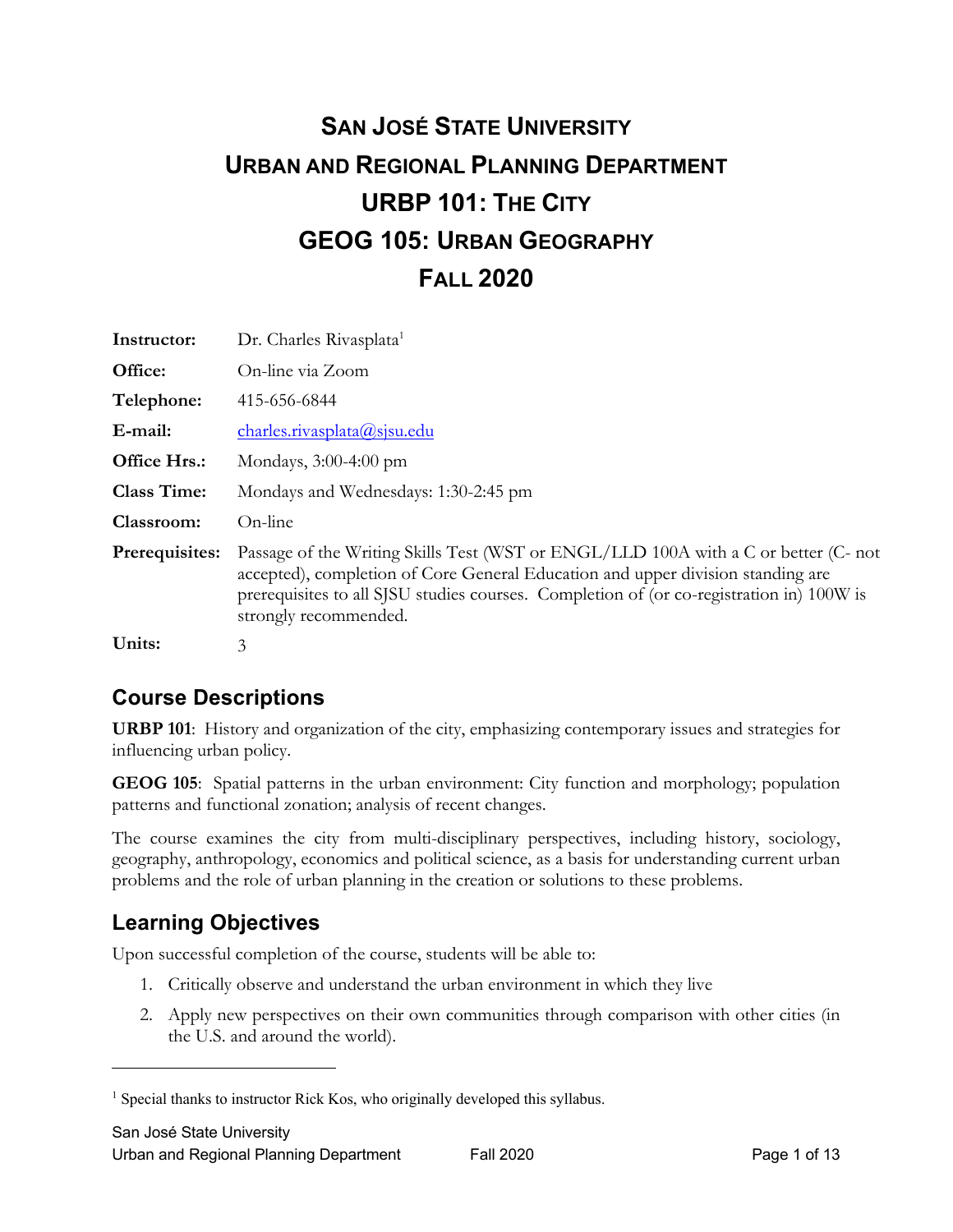3. Describe the interrelationship of individuals and racial, class and cultural groups, to understand and appreciate issues of diversity, equality, and structured inequality in the U.S., its institutions, and its cultures

We will accomplish these objectives through discussion, some guest speakers in a variety of fields, consideration of current events through news articles and by completing the required readings.

# **Planning Accreditation Board (PAB) Knowledge Components**

This course partially covers the following PAB Knowledge Components: 1d, 1e, 1f, 2a, 2c, and 3c.

1d) Human Settlements and History of Planning: understanding of the growth and development of places over time and across space.

1e) The Future: understanding of the relationships between past, present, and future in planning domains, as well as the potential for methods of design, analysis, intervention to influence the future.

1f) Global Dimensions of Planning: appreciation of interactions flows of people and materials, cultures, and differing approaches to planning across world regions.

2a) Research: tools for assembling and analyzing ideas and information from prior practice and scholarship, and from primary and secondary sources.

2c) Quantitative and Qualitative Methods: data collection, analysis, modeling tools for forecasting, policy analysis, and design of projects and plans.

3c) Sustainability and Environmental Quality: appreciation of natural resource and pollution control factors in planning and understanding of how to create sustainable futures.

A complete list of the Planning Accreditation Board Knowledge Components can be found at: http://www.sjsu.edu/urbanplanning/courses/pabknowledge.html.

## **Required Course Readings**

The following readings will be available on Canvas, or on-line:

- **Reading 1:** Macionis, John J. and Vincent N. Parillo. 2009. The Origins and Development of the World's Cities, in *Cities and Urban Life*, 5th ed., Prentice Hall, pp. 23-53.
- **Reading 2**: Jacobs, Jane. 2011. The Uses of Sidewalks, *The Death and Life of Great American Cities*, in LeGates, Richard T. and Frederic Stout, eds., *The City Reader* (Fifth Edition). New York: Taylor & Francis, pp. 105-109
- **Reading 3:** Whyte, William H. 2011. The Design of Spaces from City: Rediscovering the Center, in LeGates, Richard T. and Frederic Stout, eds., *The City Reader* (Fifth Edition). New York: Taylor & Francis, pp. 510-517
- **Reading 4:** Kunstler, James Howard. 1993. *The Geography of Nowhere: The Rise and Decline of America's Man-Made Landscape*, New York: Simon and Schuster, pp. 189-216.
- **Reading 5:** Buntin, John. 2017. In the Elusive Search for Affordable Housing, Clues Emerge, Governing.com. https://www.governing.com/topics/urban/gov-affordablehousing-leimert-park-los-angeles.html (accessed June 30, 2020).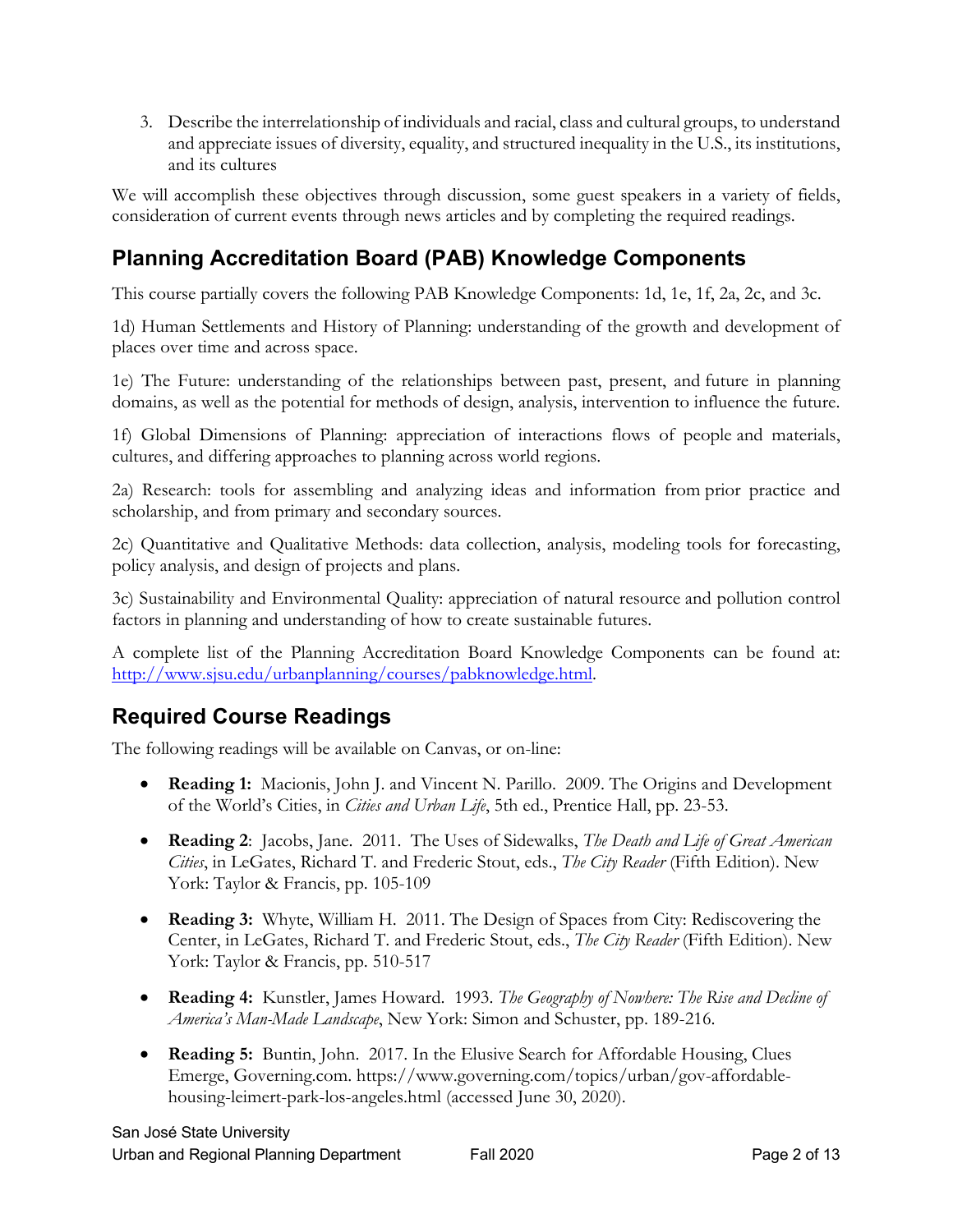- **Reading 6:** Levy, John M. 2018. Planning in Other Nations, in *Contemporary Urban Planning*. (11th edition). New York: Routledge, pp. 387-430.
- **Reading 7:** Davis, Benjamin, Tony Dutizk and Phineas Baxandall. 2012. *Transportation and the New Generation: Why Young People are Driving Less and What it Means for Transportation Policy.*  Frontier Group and U.S. PIRG Education Fund.
- **Reading 8:** Jepson, Edward. 2009. Planning and Sustainability, in *Urban Planning in the 21st Century*, Graber, Daniel S. and Kenneth A. Birmingham, eds. Nova Science Publishers, Inc., pp. 103-116.
- **Reading 9:** San Francisco Bay Area Planning and Urban Research Association (SPUR). 2014. Freedom to Move: How the Santa Clara Valley Transportation Authority Can Create Better Transportation Choices in the South Bay.
- **Reading 10:** Putnam, Robert. 2011. Bowling Alone: America's Declining Social Capital in LeGates, Richard T. and Frederic Stout, eds. *The City Reader* (Fifth Edition). New York: Taylor & Francis, pp. 134-142.

## **Online Teaching Considerations**

This class will be taught entirely online. Key considerations arising from the online delivery mode include the following:

- Students are required to have an electronic device (laptop, desktop or tablet) with a camera and built-in microphone. SJSU has a free equipment loan program available for students.
- Students are responsible for ensuring that they have access to reliable Wi-Fi during tests. If students are unable to have reliable Wi-Fi, they must inform the instructor, as soon as possible
- Students are encouraged, but not required, to turn on their cameras in Zoom
- We intend to record some classes and post them on Canvas. University policy  $(S12-7)$ requires consent from all individuals who will appear in a class recording. We will poll the class during our first session regarding consent to recording.
- Students are prohibited from recording class activities (including class lectures, office hours, advising sessions, etc.), distributing class recordings, or posting class recordings.

#### **Zoom Classroom Etiquette**

- **Mute Your Microphone:** To help keep background noise to a minimum, make sure you mute your microphone when you are not speaking.
- **Be Mindful of Background Noise and Distractions:** Find a quiet place to "attend" class, to the greatest extent possible.
	- o Avoid video setups where people may be walking behind you, people talking/making noise, etc.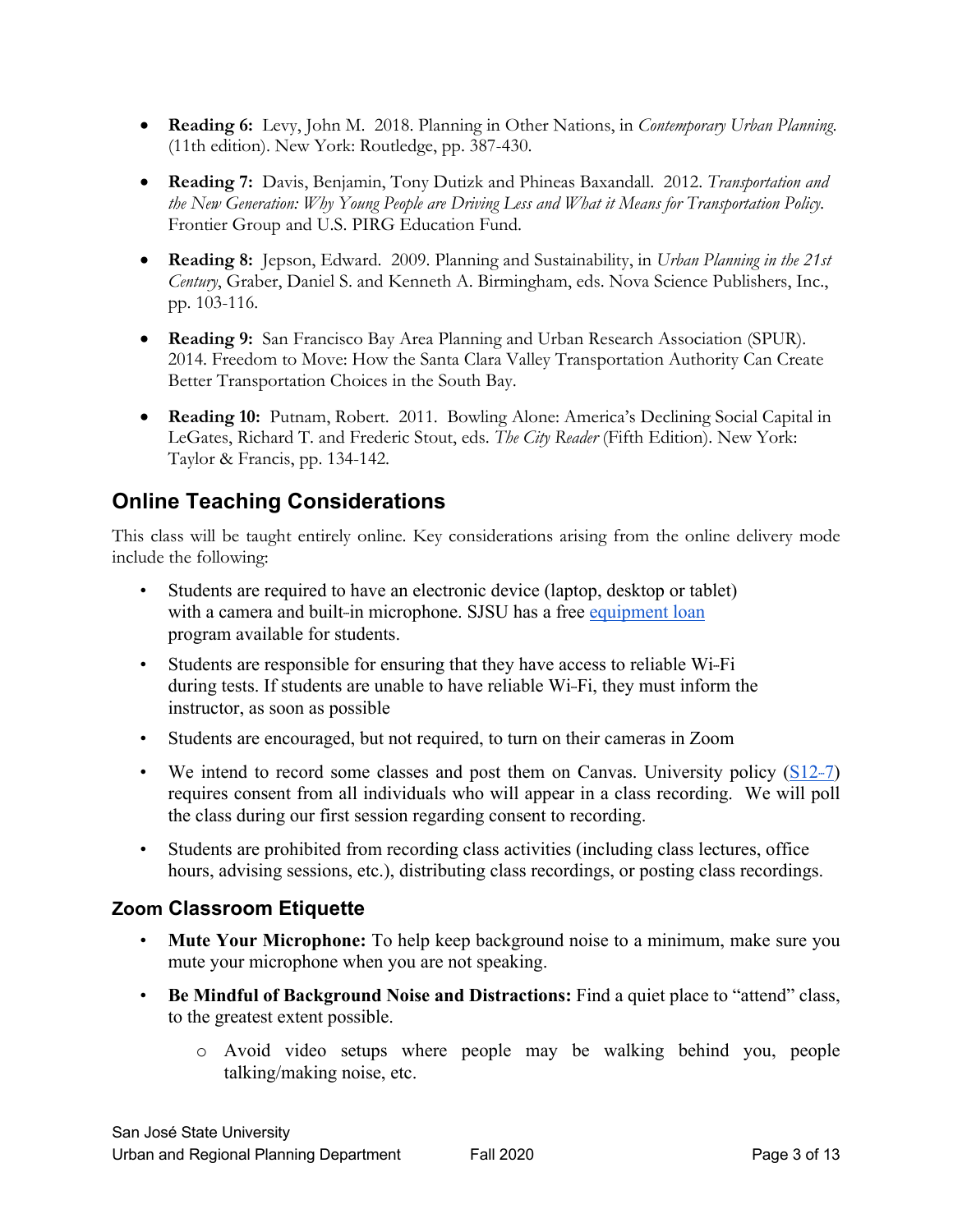- o Avoid activities that could create additional noise, such as shuffling papers, listening to music in the background, etc.
- **Position Your Camera Properly:** Be sure your webcam is in a stable position and focused at eye level.
- **Limit Your Distractions/Avoid Multitasking:** You can make it easier to focus on the meeting by turning off notifications, closing or minimizing running apps, and putting your smartphone away (unless you are using it to access Zoom).
- **Use Appropriate Virtual Backgrounds:** If using a virtual background, it should be appropriate and professional and should NOT suggest or include content that is objectively offensive or demeaning.

## **Course Assignments and Grading Policy**

| <b>Assignments and Graded Activities</b> | Due<br>Date(s) | Percent of<br><b>Final Grade</b> | <b>Course Learning</b><br><b>Objectives</b> |
|------------------------------------------|----------------|----------------------------------|---------------------------------------------|
| Assignment 1                             | Sep. 9         | 15                               | $1d-f$                                      |
| Assignment 2                             | Nov. $9$       | 15                               | $1d-f$                                      |
| Reading Memos (total of six)             | Various*       | 12                               | All                                         |
| Class Participation                      | Ongoing        | 8                                | All                                         |
| Term Paper                               | Dec. 2         | 25                               | Аll                                         |
| Final Exam                               | Dec. 7         | 25                               | All                                         |

Your grade for the course will be based on the following assignments and other activities:

\*See Course Schedule on pp. 12-13

Additional details on each assignment will be distributed as class handouts.

#### **Calculation of Final Course Letter Grade**

As indicated in the table above, the final course grade incorporates graded activities. The following scheme will be used to translate each student's total numeric score into a final grade for the course:

A+ (98 to 100); A (93 to 98); A- (90 to 93); B+ (87 to 90); B (83 to 87); B- (80 to 83); C+ (77 to 80); C (74 to 77); C- (70 to 74); D+ (68 to 70); D (66 to 68); D- (63 to 66); F (below 63).

#### **Other Grading and Assignment Issues**

All classwork received late will be marked down accordingly.

Reading Memos (6): If received within the first 24 hours after the scheduled deadline, they will be marked down 0.2 point (from a total of one point per memo). Thereafter, it will be marked down according to the following schedule:

1-4 days late: 0.4 point

4-7 days late: 0.6 point

San José State University Urban and Regional Planning Department Fall 2020 Fage 4 of 13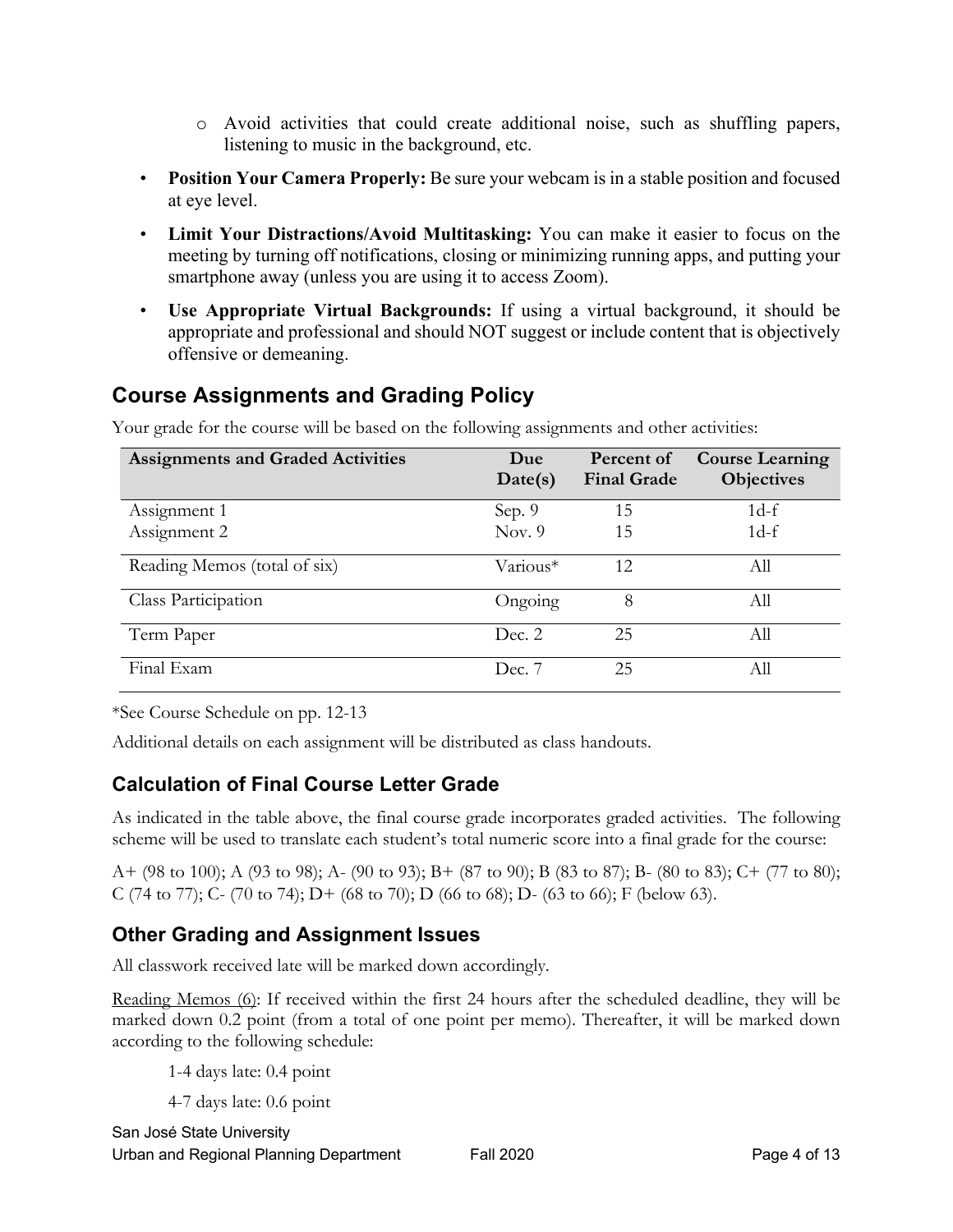Over 7 days: no credit given

Assignments and Final Paper: If received within 24 hours of the scheduled deadline, it will be marked down 1/3 of a grade (e.g., from A- to B+, from B to B-, etc.). Thereafter, it will be marked down according to the following schedule:

1-4 days late: 2/3 of a grade 4-7 days late: 1 full grade

Over 7 days: no credit given

Take-Home Final: If received within 24 hours of the deadline, it will be marked down one full grade. Thereafter, it will be marked down according to the following schedule:

1-2 days late: two full grades

Over 2 days: no credit given

#### **Course Workload**

Success in this course is based on the expectation that students will spend, for each unit of credit, a minimum of 45 hours over the length of the course (normally, three hours per unit per week) for instruction or preparation/studying or course-related activities. Careful time management will help you keep up with readings and assignments and enable you to be successful in all your courses. Details on how to complete these activities will be provided in handouts distributed later in the semester.

The course workload (totaling 100 points) will be based on the following activities:

- **Reading Memos** will reflect an understanding of course readings and critical thinking. During specific weeks, students will be required to submit a 1 to 2-page summary/reaction memo on one of the assigned readings by 1:00 on the day of class. A maximum of 12 points will be awarded: two points for each memo.
- **Class Participation** will be based on active contributions to class discussions throughout the semester. A maximum of 8 points will be awarded
- **Assignment 1** will provide students with an opportunity to reflect on the origin and characteristics of the world's earliest cities. A maximum of 15 points will be awarded
- **Assignment 2** asks students to prepare a "city profile" paper that describes the historic, cultural, and demographic qualities of a city outside of the U.S. A maximum of 15 points will be awarded
- **Term Paper Project** requires that each student research a related topic and write an 8-page, double-spaced paper, due on Canvas and via e-mail on December 2 at 7:00 p.m. Topics must be approved by the instructor. A one-page outline of the term paper is due October 14.

Here are some possible subject areas for term paper projects:

- 1. Sustainability and Planning
- 2. Land Use and Climate Change at the Local Level
- 3. Land Use and Transport Planning

San José State University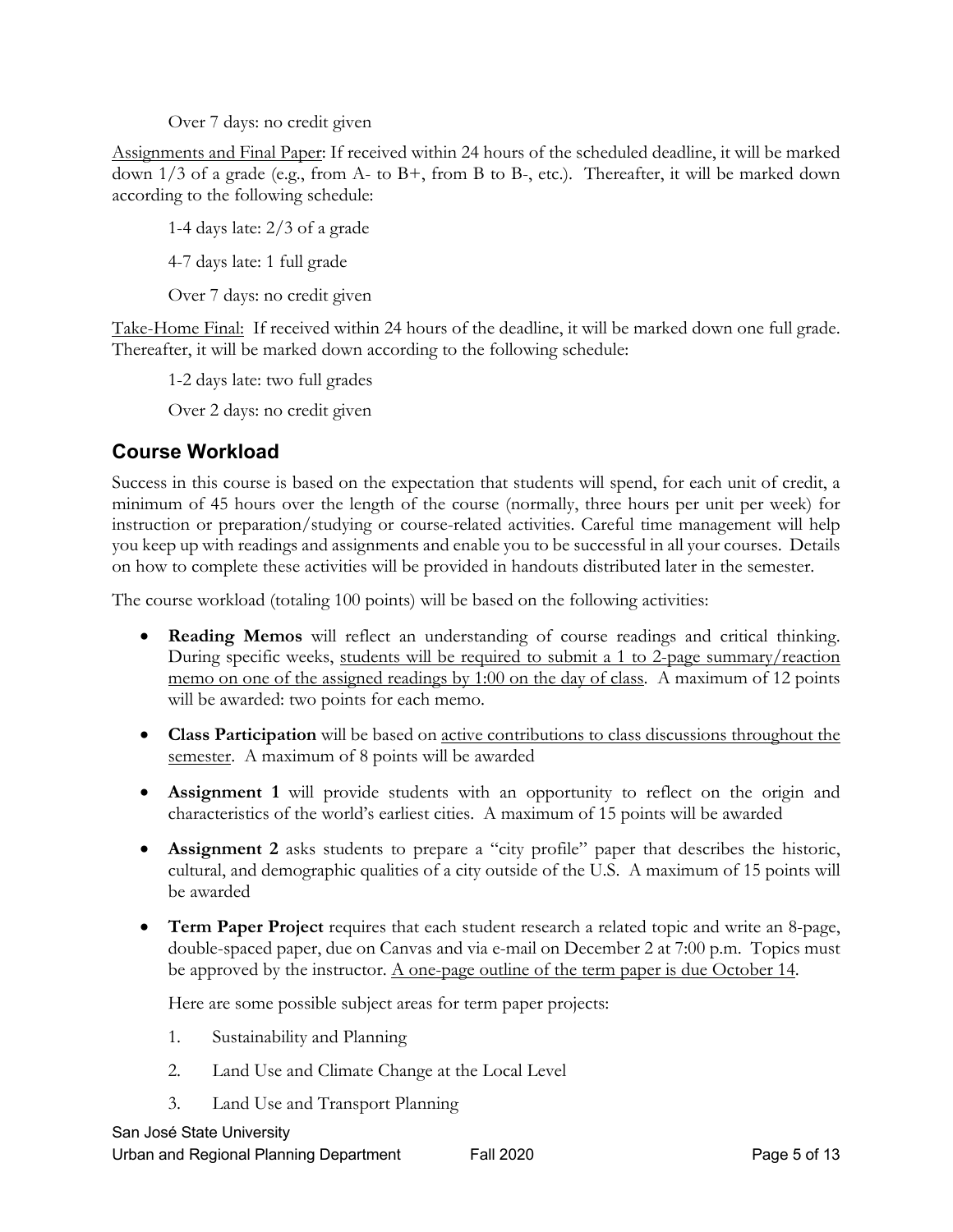- 4. Land Use and Urban Form
- 5. The Role of Economic Development in Planning
- 6. Open Space Planning
- 7. Planning and the Local Environment
- 8. International Planning Topics housing, urbanization
- 9. Other Subject Areas by Mutual Agreement with the Instructor

Ideally, your paper will feature a brief introduction (your purpose/objectives and the focus of your paper); a brief (half-page) literature search on the topic; description of the issues; your findings; and a conclusion/recommendation. A maximum of 25 points will be awarded

• **Final Exam** (Take-Home) will cover the class readings and topics discussed in class. It will be e-mailed on Friday, December 11 at 4:00 p.m. and will be due back to the instructor on Saturday, December 12 at 10:00 a.m. A maximum of 25 points will be awarded.

For other specific deadlines, see the Course Schedule at the end of this syllabus (pp. 11-12).

# **Classroom Protocol**

Students are expected to arrive on time to class, be courteous to other students and the instructors and refrain from using a cell phone, texting and the internet in class, except as permitted by the instructors. If you need to be absent, please notify both instructors at your earliest convenience. I recognize that illness, personal emergencies and other legitimate conflicts may occur, however please remember that each class meeting represents a substantial fraction of the total course. Be sure to check with the instructors regarding any materials or information given out at the session you were absent from, and if possible, obtain class notes from a classmate.

## **University Policies**

Per University Policy S16-9, university-wide policy information relevant to all courses, such as academic integrity, accommodations, etc. will be available on Office of Graduate and Undergraduate Programs' Syllabus Information web page at http://www.sjsu.edu/gup/syllabusinfo/.

### **Academic Integrity Statement, Plagiarism, and Citing Sources Properly**

SJSU's Policy on Academic Integrity states: "Your commitment, as a student, to learning is evidenced by your enrollment at San Jose State University." The University Academic Integrity Policy S07-2 at http://www.sjsu.edu/senate/docs/S07-2.pdf requires you to be honest in all your academic course work. Faculty members are required to report all infractions to the office of Student Conduct and Ethical Development. The Student Conduct and Ethical Development website is available at http://www.sjsu.edu/studentconduct/.

Plagiarism is the use of someone else's language, images, data, or ideas without providing proper attribution. It is a very serious offense both in the university and in your professional work. Plagiarism is both theft and lying--you have stolen someone else's ideas, and then have lied by implying that they are your own.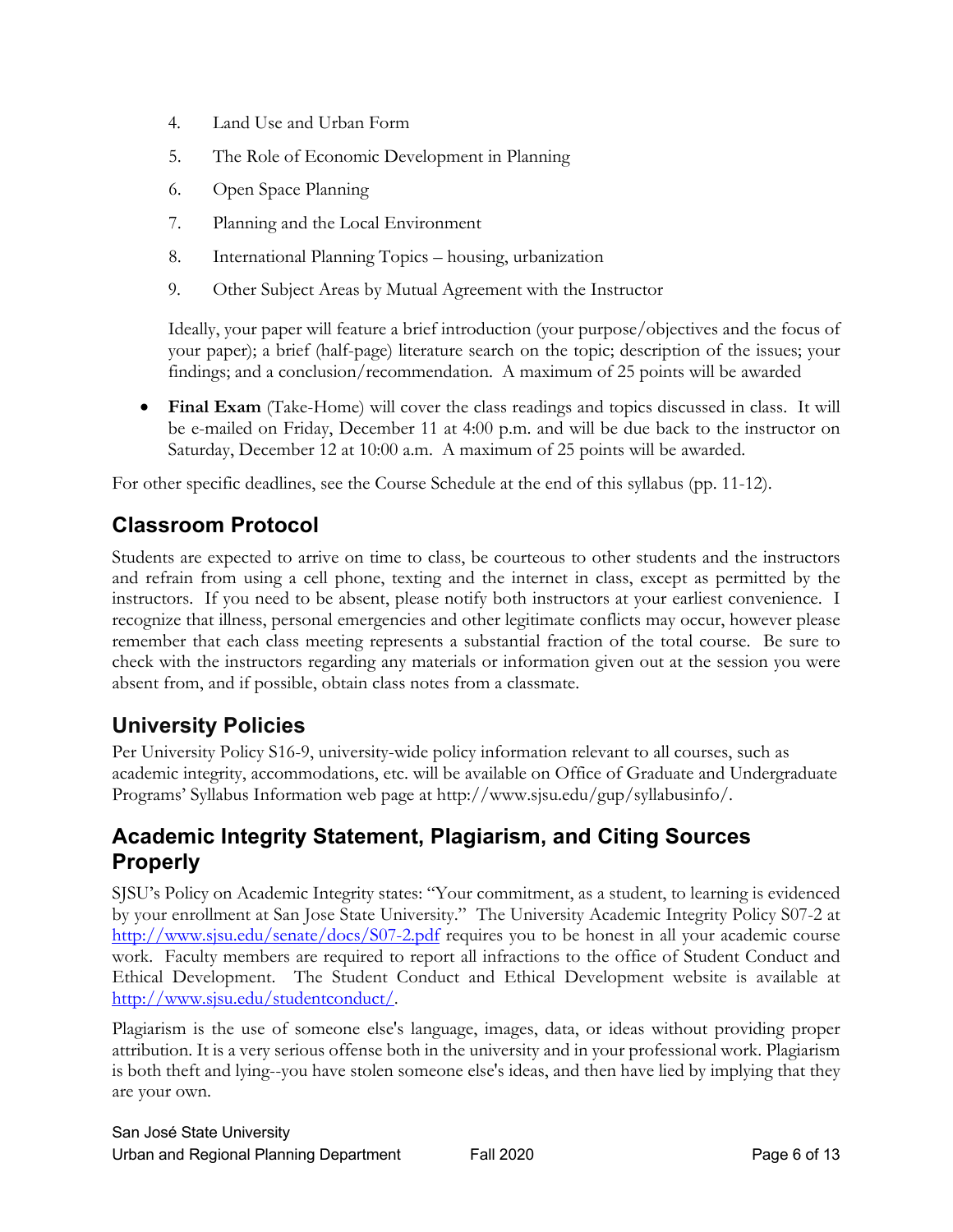**Plagiarism will lead to grade penalties and a record filed with the Office of Student Conduct and Ethical Development. In severe cases, students may also fail the course or even be expelled from the university.**

**If you are unsure what constitutes plagiarism, it is your responsibility to make sure you clarify the issues before you hand in draft or final work.**

Learning when to cite a source (and when not to) is an art, not a science. However, here are some common examples of plagiarism that you should be careful to avoid:

- Using a sentence (or even a part of a sentence) that someone else wrote without identifying the language as a quote by putting the text in quote marks and referencing the source.
- Paraphrasing somebody else's theory or idea without referencing the source.
- Using a picture or table from a webpage or book without reference the source.
- Using data some other person or organization has collected without referencing the source.

The University of Indiana has developed a very helpful website with concrete examples about proper paraphrasing and quotation. See the following pages:

- Overview of plagiarism at www.indiana.edu/~istd/overview.html
- Examples of plagiarism at www.indiana.edu/~istd/examples.html
- Plagiarism quiz at www.indiana.edu/~istd/test.html

If you still have questions, feel free to talk to the instructors personally. There is nothing wrong with asking for help, whereas even unintentional plagiarism is a serious offense.

### **Citation style**

It is important to properly cite any references you use in your assignments. The Department of Urban and Regional Planning uses Kate Turabian's *A Manual for Writers of Research Papers, Theses, and Dissertations*, Eighth Edition (University of Chicago Press, 2013, ISBN: 978-0226816388). Copies are available in the SJSU King Library. Additionally, the book is relatively inexpensive, and you may wish to purchase a copy. Please note that Turabian's book describes two systems for referencing materials: (1) "notes" (footnotes or endnotes), plus a corresponding bibliography, and (2) in-text parenthetical references, plus a corresponding reference list. In this class, students should use the second system, i.e., in-text parenthetical references.

## **Accommodation for Disabilities**

If you need course adaptations or accommodations because of a disability, or if you need to make special arrangements in case the building is evacuated, please make an appointment with the instructors as soon as possible, or see us during office hours. Presidential Directive 97-03 requires that students with disabilities requesting accommodations register with the Accessible Education Center or AEC (formerly known as the Disability Resource Center or DRC) to establish a record of their disability.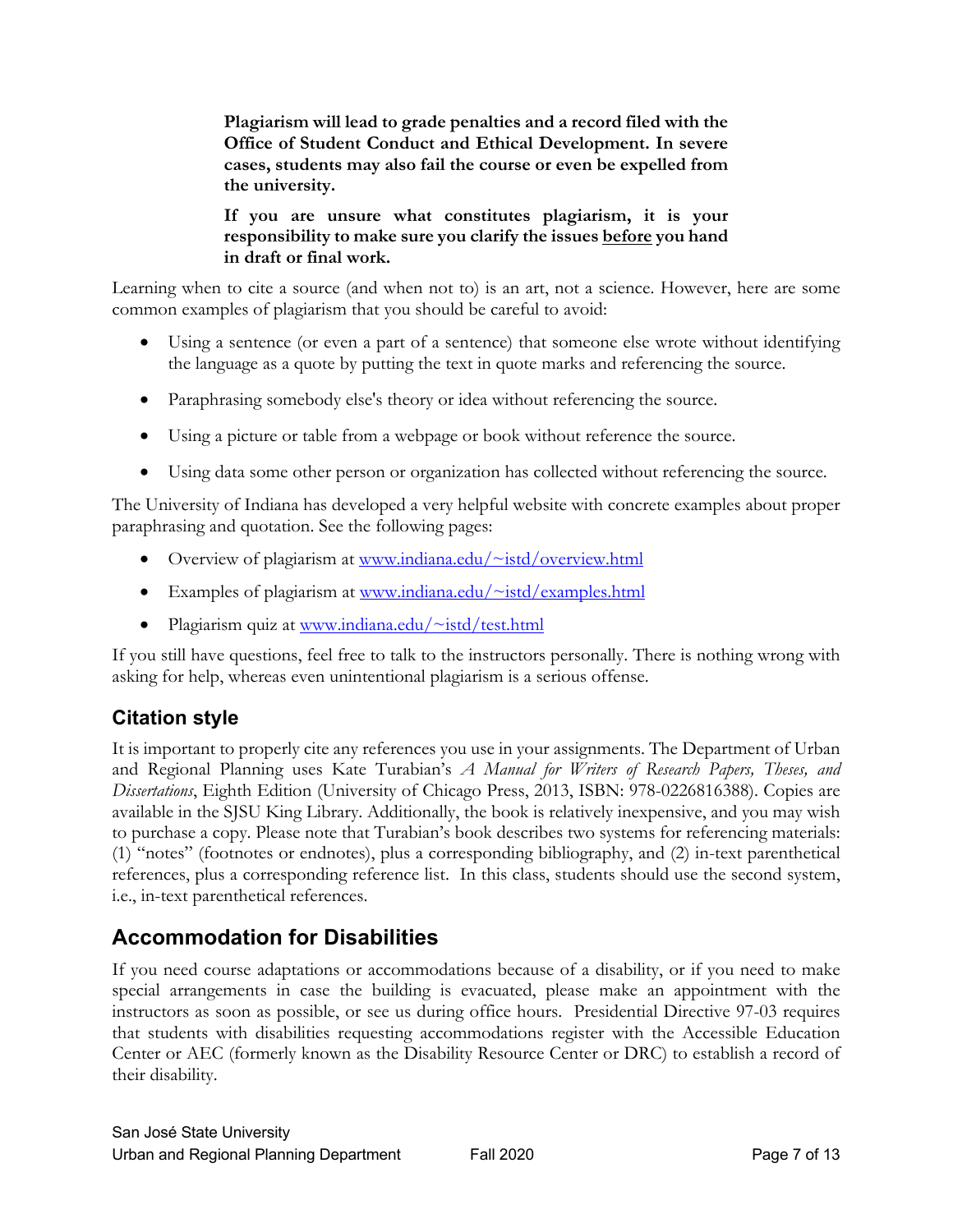You can find information about the services SJSU offers to accommodate students with disabilities at the AEC website at www.aec.sjsu.edu.

## **Accommodation to Students' Religious Holidays**

San José State University shall provide accommodation on any graded class work or activities for students wishing to observe religious holidays when such observances require students to be absent from class. It is the responsibility of the student to inform the instructor, in writing, about such holidays before the add deadline at the start of each semester. If such holidays occur before the add deadline, the student must notify the instructor, in writing, at least three days before the date that he/she will be absent. It is the responsibility of the instructor to make every reasonable effort to honor the student request without penalty, and of the student to make up the work missed. See University Policy S14-7 at http://www.sjsu.edu/senate/docs/S14-7.pdf.

## **Consent for Recording of Class and Public Sharing of Instructor Material**

Common courtesy and professional behavior dictate that you notify someone when you are recording him/her. You must obtain the instructor's permission to make audio or video recordings in this class. Such permission allows the recordings to be used for your private, study purposes only. The recordings are the intellectual property of the instructor; you have not been given any rights to reproduce or distribute the material.

## **Library Liaison**

The SJSU Library Liaison for the Urban and Regional Planning Department is Ms. Peggy Cabrera. If you have questions, you can contact her at: peggy.cabrera@sjsu.edu or 408-808-2034.

# **SJSU Writing Center**

The SJSU Writing Center is located in Room 126 in Clark Hall. It is staffed by professional instructors and upper-division or graduate-level writing specialists from each of the seven SJSU colleges. Our writing specialists have met a rigorous GPA requirement, and they are well trained to assist all students at all levels within all disciplines to become better writers. To make an appointment or refer to the numerous online resources offered through the Writing Center, visit the Writing Center website at http://www.sjsu.edu/writingcenter.

## **SJSU Counseling and Psychological Services**

The SJSU Counseling and Psychological Services office is located on the corner of Seventh Street and San Fernando Street, in Room 201, Administration Building. Professional psychologists, social workers, and counselors are available to provide consultations on issues of student mental health, campus climate or psychological and academic issues on an individual, couple, or group basis. To schedule an appointment or learn more information, visit Counseling and Psychological Services website at http://www.sjsu.edu/counseling.

## **Dropping and Adding**

Students are responsible for understanding the policies and procedures about add/drop, grade forgiveness, etc. Refer to the current semester's Catalog Policies section at

San José State University Urban and Regional Planning Department Fall 2020 **Fall 2020** Page 8 of 13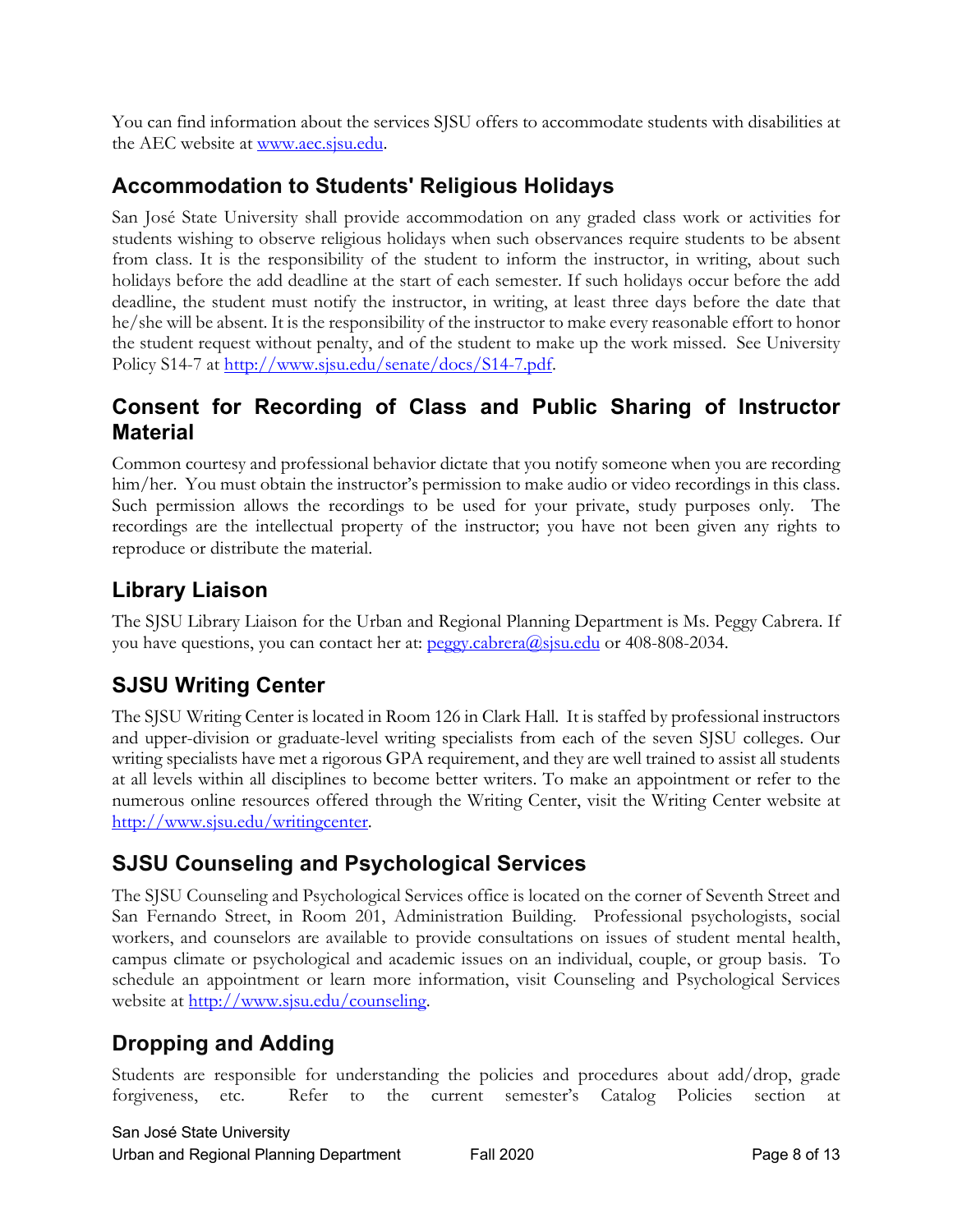http://info.sjsu.edu/static/catalog/policies.html. Add/drop deadlines can be found on the current academic year calendars document on the Academic Calendars webpage at http://www.sjsu.edu/provost/services/academic\_calendars/. The Late Drop Policy is available at http://www.sjsu.edu/aars/policies/latedrops/policy/. Students should be aware of the current deadlines and penalties for dropping classes.

Information about the latest changes and news is available at the Advising Hub at http://www.sjsu.edu/advising/.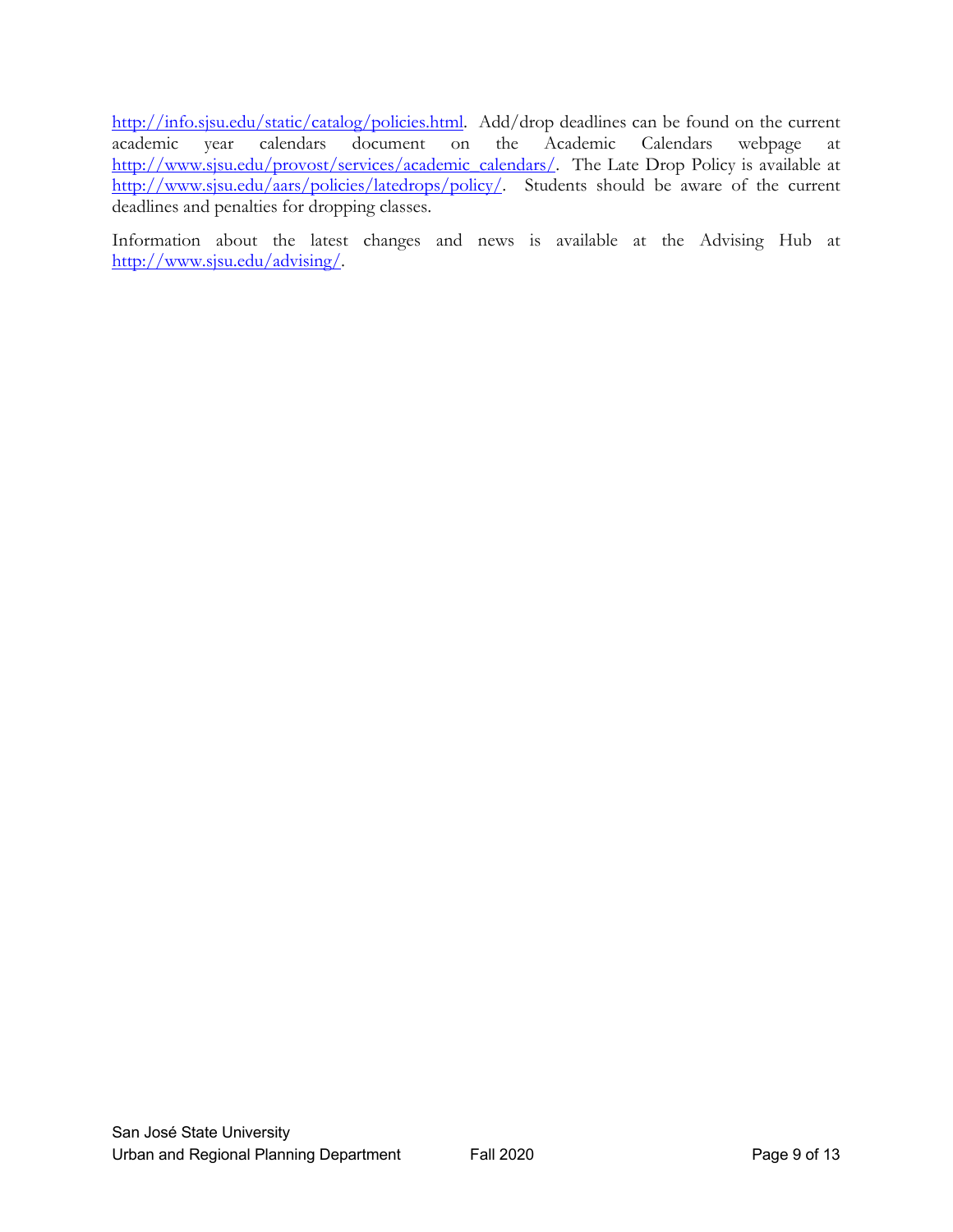## **URBP 101 / GEOG 105 FALL 2020**

#### **Required Course Readings**

As listed on pp. 2-3 of this syllabus, the following readings are required:

- **Reading 1:** Macionis, John J. and Vincent N. Parillo. 2017. The Evolution of the World's Cities, in *Cities and Urban Life*, 5th ed., Prentice Hall, pp. 23-53.
- **Reading 2**: Jacobs, Jane. 2011. The Uses of Sidewalks, *The Death and Life of Great American Cities*, in LeGates, Richard T. and Frederic Stout, eds., *The City Reader* (Fifth Edition). New York: Taylor & Francis, pgs. 105-109
- **Reading 3:** Whyte, William H. 2011. The Design of Spaces from City: Rediscovering the Center, in LeGates, Richard T. and Frederic Stout, eds., *The City Reader* (Fifth Edition). New York: Taylor & Francis, pgs. 510-517
- **Reading 4:** Kunstler, James Howard. 1993. *The Geography of Nowhere: The Rise and Decline of America's Man-Made Landscape*, New York: Simon and Schuster, pgs. 189-216.
- **Reading 5:** Buntin, John. 2017. In the Elusive Search for Affordable Housing, Clues Emerge, Governing.com. https://www.governing.com/topics/urban/gov-affordablehousing-leimert-park-los-angeles.html (accessed June 30, 2020).
- **Reading 6:** Borja, Jordi and Manuel Castells. 1997. *Local and Global: Management of Cities in the Information Age*. London: Earthscan, pp. 16-44.
- **Reading 7:** Davis, Benjamin, Tony Dutizk and Phineas Baxandall. 2012. *Transportation and the New Generation: Why Young People are Driving Less and What it Means for Transportation Policy.*  Frontier Group and U.S. PIRG Education Fund.
- **Reading 8:** Jepson, Edward. 2009. Planning and Sustainability, in *Urban Planning in the 21st Century*, Graber, Daniel S. and Kenneth A. Birmingham, eds. Nova Science Publishers, Inc., pgs. 103-116.
- **Reading 9:** Steen, Karen (ed.). 2014. Freedom to Move: How the Santa Clara Valley Transportation Authority Can Create Better Transportation Choices in the South Bay. San Francisco Bay Area Planning and Urban Research Association (SPUR).
- **Reading 10:** Putnam, Robert. 2011. Bowling Alone: America's Declining Social Capital in LeGates, Richard T. and Frederic Stout, eds. *The City Reader* (Fifth Edition). New York: Taylor & Francis, pgs. 134-142.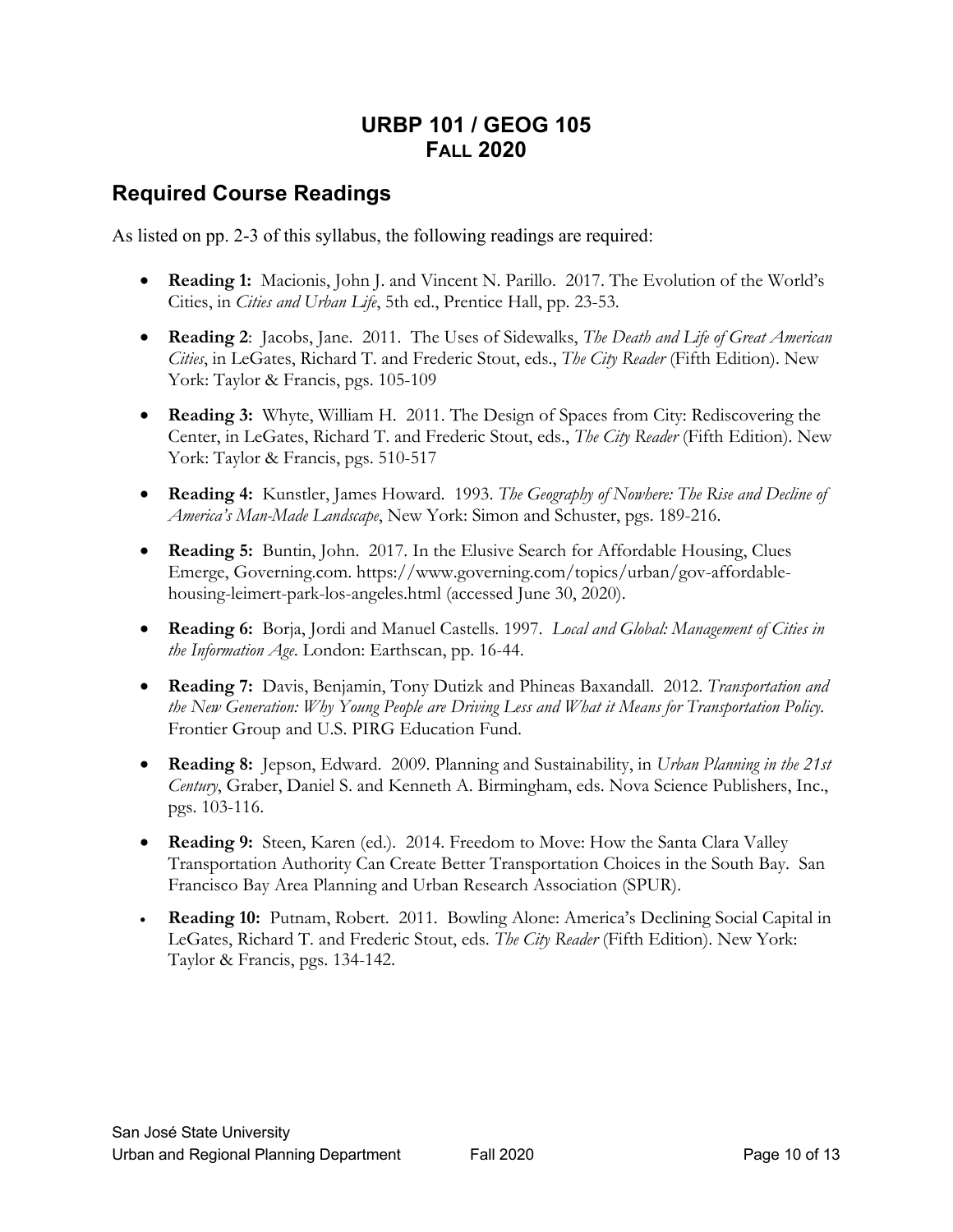## **Recommended Course Readings**

I encourage each student to select a few of the readings below (if you need assistance tracking down these articles, I recommend contacting MLK Library Liaison Toby Matoush):

- Brown, Juanita, and Isaacs, David. World Cafe: Shaping Our Futures Through Conversations That Matter. Williston, VT, USA: Berrett-Koehler Publishers, 2005.
- Frank, Kathryn. "The Potential of Youth Participation in Planning", in *Journal of Planning Literature* 20. (September 2006)
- Garvin, Alexander. *The American City: What Works, What Doesn't*. New York: McGraw-Hill, 2002
- Haas, Tigran. *New Urbanism and Beyond: Designing Cities for the Future*. New York: Rizzoli, 2008.
- Jackson, Richard J. and Stacy Sinclair. *Designing Healthy Communities*. San Francisco: John Wiley & Sons, 2012.
- Jonas, Andrew, Eugene McCann and Mary Thomas. *Urban Geography: A Critical Introduction* pp. 1-26. Chichester, UK: John Wiley & Sons, 2015.
- Leach, John. Seven Steps to Better Writing. *Planning* (June): 26-7, 1993.
- Neal, Peter (Ed). *Urban Villages and the Making of Comm*unities. Oxford, UK: Taylor & Francis, 2003.
- Orwell, George. The Politics of the English Language, in *The Orwell Reader: Fiction, Essays, and Reportage*, 355-66. San Diego: Harcourt Brace & Company, 1984.
- Putnam, Robert. "Thinking about Social Change in America" in Bowling Alone: *The Collapse and Revival of American Community*, 15-28. New York, NY: Simon & Schuster, 2000.
- Putnam, Robert. "The Prosperous Community: Social Capital and Public Life." The American Prospect, 2001. http://prospect.org/article/prosperous-community-social-capitaland-publiclife (accessed August 17, 2014).
- Rohe, William. "From Local to Global: One Hundred Years of Neighborhood Planning", *Journal of the American Planning Association*, Vol. 75, No. 2, Spring 2009.
- Salazar, Dayana and Peter Wechsler. "Collaborative Neighborhood Planning: Silicon Valley as a Laboratory for Community Service Learning."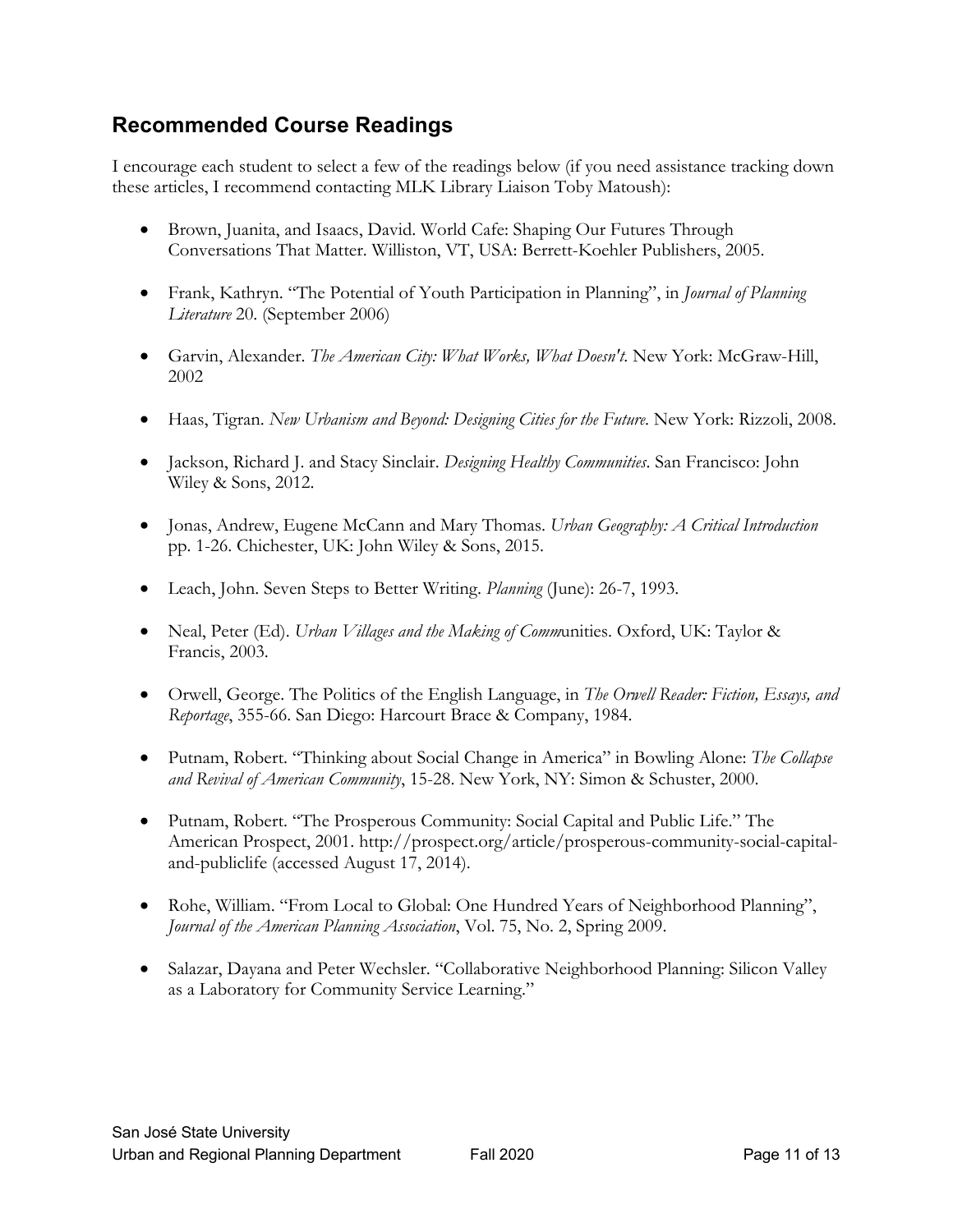### **URBP 101 / GEOG 105 FALL 2020 COURSE SCHEDULE**

| Week/Date                | Topic                                                                             | Reading/Video                                                                                                         | Memo/Paper Due                  |
|--------------------------|-----------------------------------------------------------------------------------|-----------------------------------------------------------------------------------------------------------------------|---------------------------------|
| Aug. 19                  | Introductions; Course and<br>Syllabus Overview                                    | Syllabus; other handouts                                                                                              | None                            |
| Aug. 24/26<br>1          | The Historic Rise of Cities                                                       | Video: Secrets of Ancient<br><b>Empires-First Cities</b><br>https://www.youtube.com/wat<br>$ch$ ?v=i2JnMOhmavY        |                                 |
| 2 Aug. 31/Sep. 2         | The Industrial Revolution<br>and the Rapidly Changing<br>Scale and Role of Cities | Reading 1                                                                                                             | Reading Memo 1                  |
|                          |                                                                                   | Video: A Trip Through the<br>Tenement Museum New York<br>https://www.youtube.com/wat<br>$ch?v=XZohCshF0Yg$            | (due Sep. 2)                    |
| 3 Sep. 9                 | Getting to Know Cities<br>(Guest Speaker: Lord)                                   | Video: How do Cities Grow?<br>https://www.youtube.com/wat<br>$ch$ ?v=HO0BZqQ42Ic                                      | Assignment 1<br>(due Sep. 9)    |
| 4 Sep. 14/16             | Urban Design and Human<br>Interactions in Space                                   | Reading 2                                                                                                             |                                 |
| Sep. $2\sqrt{1/23}$<br>5 | Rediscovering the City<br>Center/Downtown                                         | Reading 3                                                                                                             | Reading Memo 2                  |
|                          |                                                                                   | Video: Insights into a Lively<br>Downtown<br>https://www.youtube.com/wat<br>ch?v=VsrqBHEOT0k                          | (due Sep. 23)                   |
| 6 Sep. 28/30             | Suburban Expansion and<br>Smart Growth<br>(Guest Speaker: Lee)                    | Reading 4                                                                                                             |                                 |
| 7 Oct. 5/7               | Housing in the Bay Area                                                           | Reading 5                                                                                                             | Reading Memo 3                  |
|                          |                                                                                   | The Tragedy of Urban Renewal<br>https://www.youtube.com/wat<br>$ch$ ?v=mWGwsA1V2r4                                    | (due Oct. $7$ )                 |
| 8 Oct. 14                | City Planning Abroad                                                              | Reading 6                                                                                                             | Term paper summary              |
| 9 Oct. 19/21             | Urban Transportation<br>Systems<br>(Guest Speaker: Bignardi)                      | Reading 7                                                                                                             | Reading Memo 4<br>(due Oct. 21) |
| 10 Oct. 26/28            | Urban Sustainability                                                              | Reading 8                                                                                                             |                                 |
|                          |                                                                                   | Video: A Song of the City<br>https://www.ted.com/talks/jai<br>me lerner a song of the city<br>/transcript?language=en |                                 |